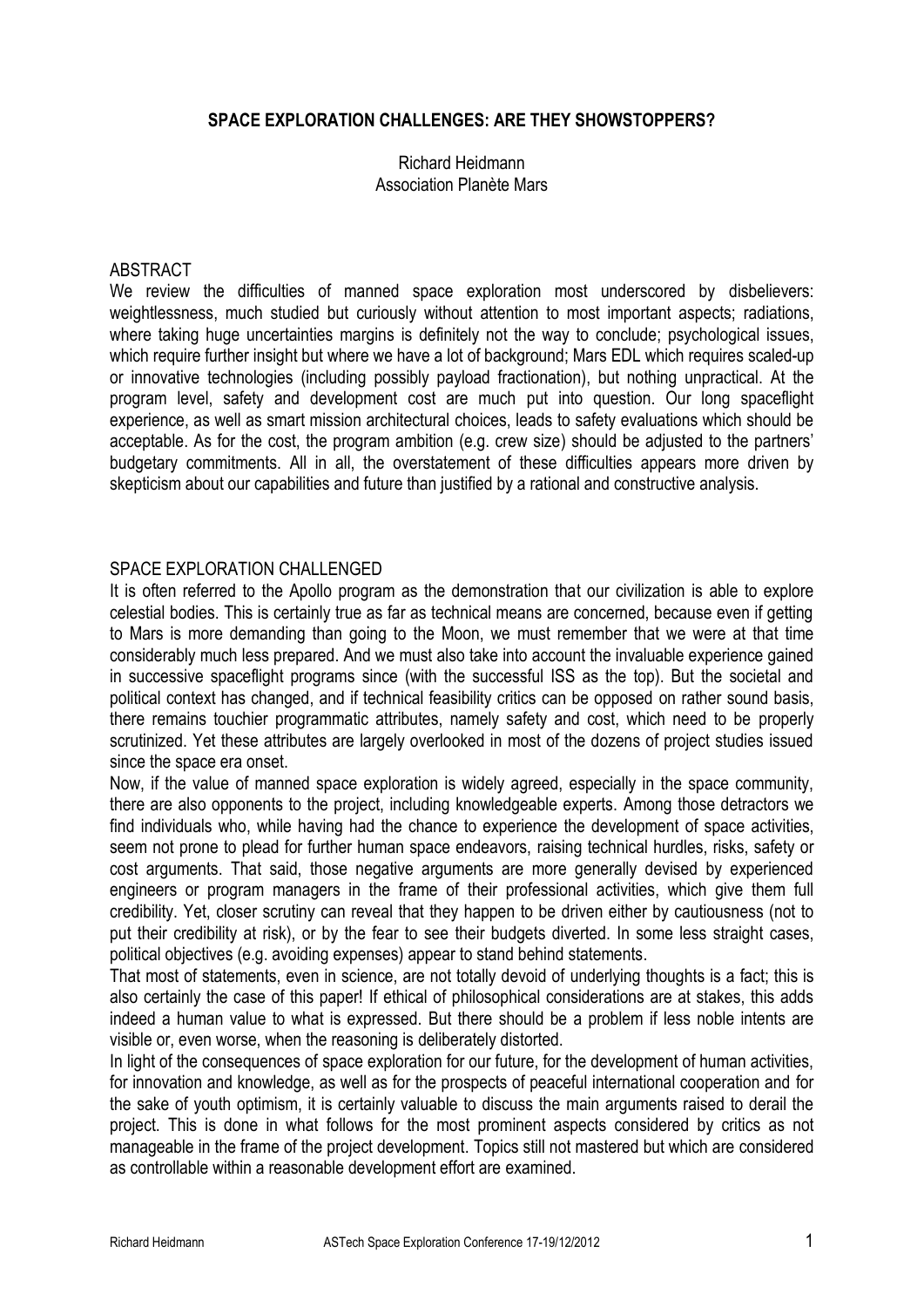### **WEIGHTLESSNESS**

This subject has been studied till the beginning of human spaceflight. Today it is still topical and one of the main scientific objectives for the ISS, while on the ground guinea pigs continue to perform bed rest tests. Yet, the problem is visibly under control: astronauts are routinely sent to the ISS for 6 months stays, and it has been recently decided to extend this duration to one year for two astronauts in order to test interplanetary flight conditions *(noting that 12 months corresponds to nothing, a transfer to Mars lasting only 6 months)*… This long duration capacity is obtained thanks to counter-measures, mainly through intensive physical exercises aimed at reducing the bones and muscles masses loss. Astronauts endure satisfactorily their 6 months stay, as this will probably be also the case for 12 months. Nevertheless, when they land back, they get a certain number of physiological drawbacks, including balance and orientation deficiencies, as well as cardiovascular misfit. These phenomena are reversible and so considered not significant. So why worry about weightlessness anymore?

A good reason, in the case of the Mars mission, is the question of the crew fitness for the descent and landing phase, as safety dictates that astronauts should be fully fitted at the moment of the final descent, in order to take manual control in case of an anomaly (remember Apollo 11). This is why it has been proposed to create an artificial gravity during the interplanetary transfer, at least for the outbound leg. This can be obtained in a quite straightforward way by linking the inhabited spacecraft to the emptied transfer propulsive stage and having the whole assembly rotating. Several studies, including one sponsored by ESA [1], have shown reasonable dimensioning (e.g. 300 m tether, 3 rpm), compatible with acceptable Coriolis effects, and practical deployment and trajectory correction modes. But, curiously enough, this proposal has been continuously rebutted, with preference given to physiological counter-measures. This is not satisfactory; if this is a means to increase safety (and initial operational phase productivity) then the artificial gravity option should not be ignored but seriously considered.



*An artificial gravity concept; the empty transfer stage and the spacecraft, linked by a tether, are put in rotation, creating centrifuge force. Due to the mass ratio of the vehicles, the center of mass is closer to the spacecraft.*

 *(doc. The Mars Society)* Besides this interesting point, there is another even stranger one in the history of spaceflight development. It is widely recognized that the ultimate goal of human spaceflight is to explore accessible celestial bodies (namely the Moon and Mars), with the more distant prospect to develop our presence and activities in the most favorable places. However, almost nothing has been done to understand and verify the physiological effects of a long duration stay in partial gravity! We have been studying zero gravity since 50 years but seem to forget the proper goal of our efforts. Yet, it would be quite simple and not so costly to have an experiment on the ISS, with a small centrifuge (much more reduced in scale than that proposed by the Japanese [2] about ten years ago), inhabited for one month by mice, before returning on Earth for physiological investigations. This is an idea that the European chapters of The Mars Society have proposed to ESA [3], as an answer to its Call for Ideas. When the manned Mars program will be set up, full scale experiments could be made in LEO, aboard of a spacecraft model equipped for the centrifugal device testing.

To sum up, with our wide experience weightlessness is no more a problem, as proven by the recent decisions of a one year long ISS mission. But, strangely, two meaningful points have been overlooked in our decades long effort to master the question, for which affordable ways to begin to fill the gaps nevertheless exist.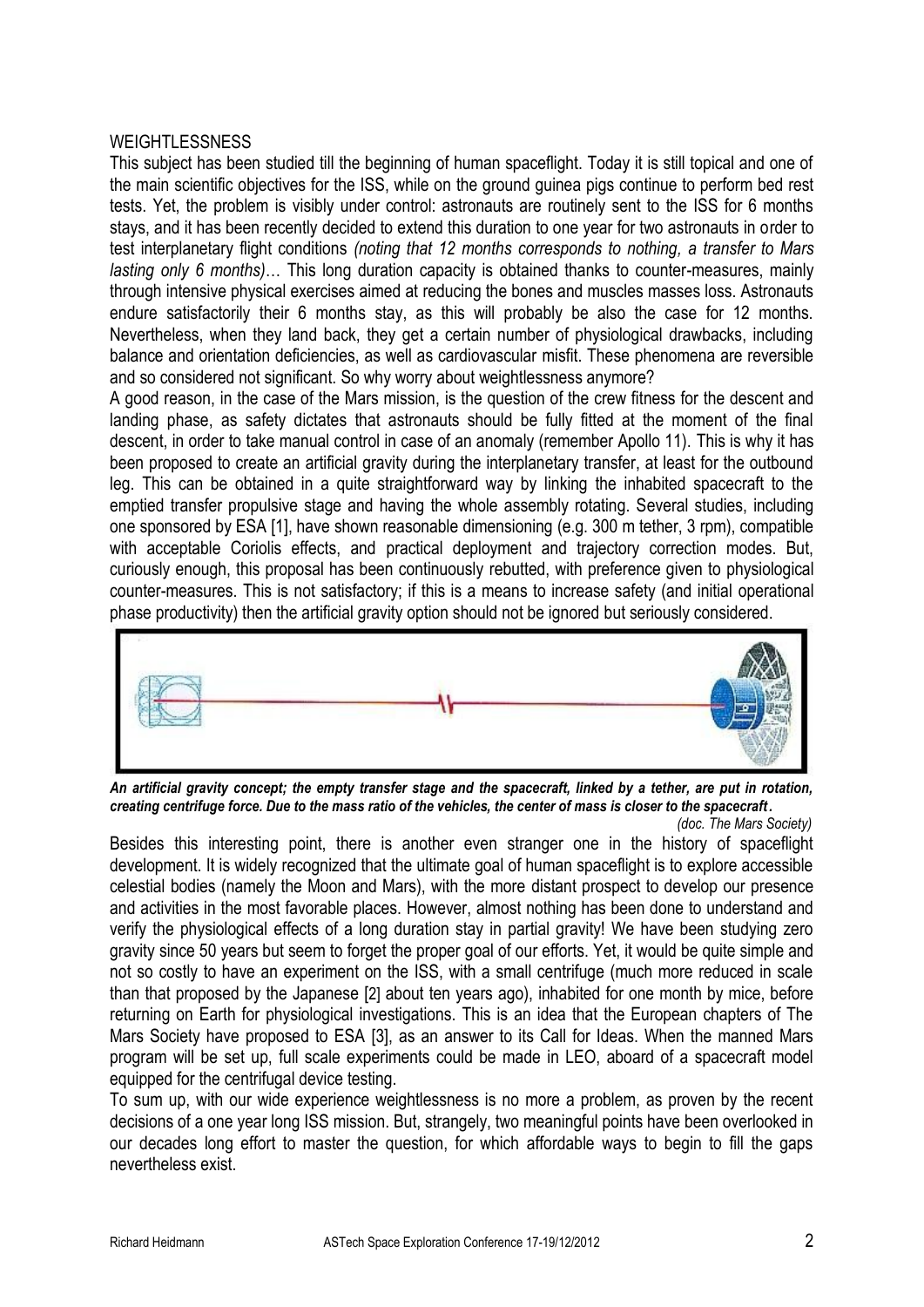#### IONIZING RADIATIONS

Much more than the preceding one, this is a concern which needs serious scrutiny [4], for several reasons. The first one is that we still lack a certain number of data about the biological effects of those radiations. The second one is that an interplanetary mission, with long duration in-space transfers, implies an increase of the total incurred dose, when compared to a 6 months ISS stay. And the third one is the fact that the word "radiation" in itself bears such a load of anxiety and irrationality that this question is difficult to discuss, not only in face of the general public, but even between space community members. It is a threatening matter that detractors make use of, even more easily as it is a complex science, touching both physics and biology, where it is rather straightforward to impress people.

The radiations environment in itself is well characterized [5], being for Solar Particles Events (SPE) or for Galactic Cosmic Rays (GCR). And its specific characteristics in the Martian domain, only deduced up to recently through physical models, begin now to be directly measured (Mars Odyssey [6], Curiosity). Those results confirm the predictions, and we can summarize the situation as follows:

-SPE are sporadic infrequent but potentially lethal events, against which it is necessary to shield astronauts; happily, their energy spectrum is sufficiently low that a foot thickness of water, or polyethylene, is suitable. Then, devise a small shielded zone in the habitats where explorers take refuge during the short duration SPE. That's it.

-Conversely, it is quite difficult to get shielding against the continuous and high energy spectrum of the GCR (even if a 25cm thickness of water - agreed, a quite massive shield for the spacecraft - is dividing the dose by 2).





Figure 1. Point estimates of 5-cm depth dose for GCR at Solar Minimum as a function of areal density for various materials (figure1.jpg). (Simonsen et al. 1997)

*A small SPE safe haven in the center of the spacecraft, which 25 cm of water divide by 2 the GCR dose. walls are water tanks and polyethylene. ( doc. Mars Society)* 



In rough order of magnitude, the doses incurred, compared to LEO (ISS) are the following, as illustrated: -during interplanetary transfers: ISS \* 2

-on the surface of Mars: ISS

being understood that a number of parameters influence the dose: the solar activity, the site altitude…

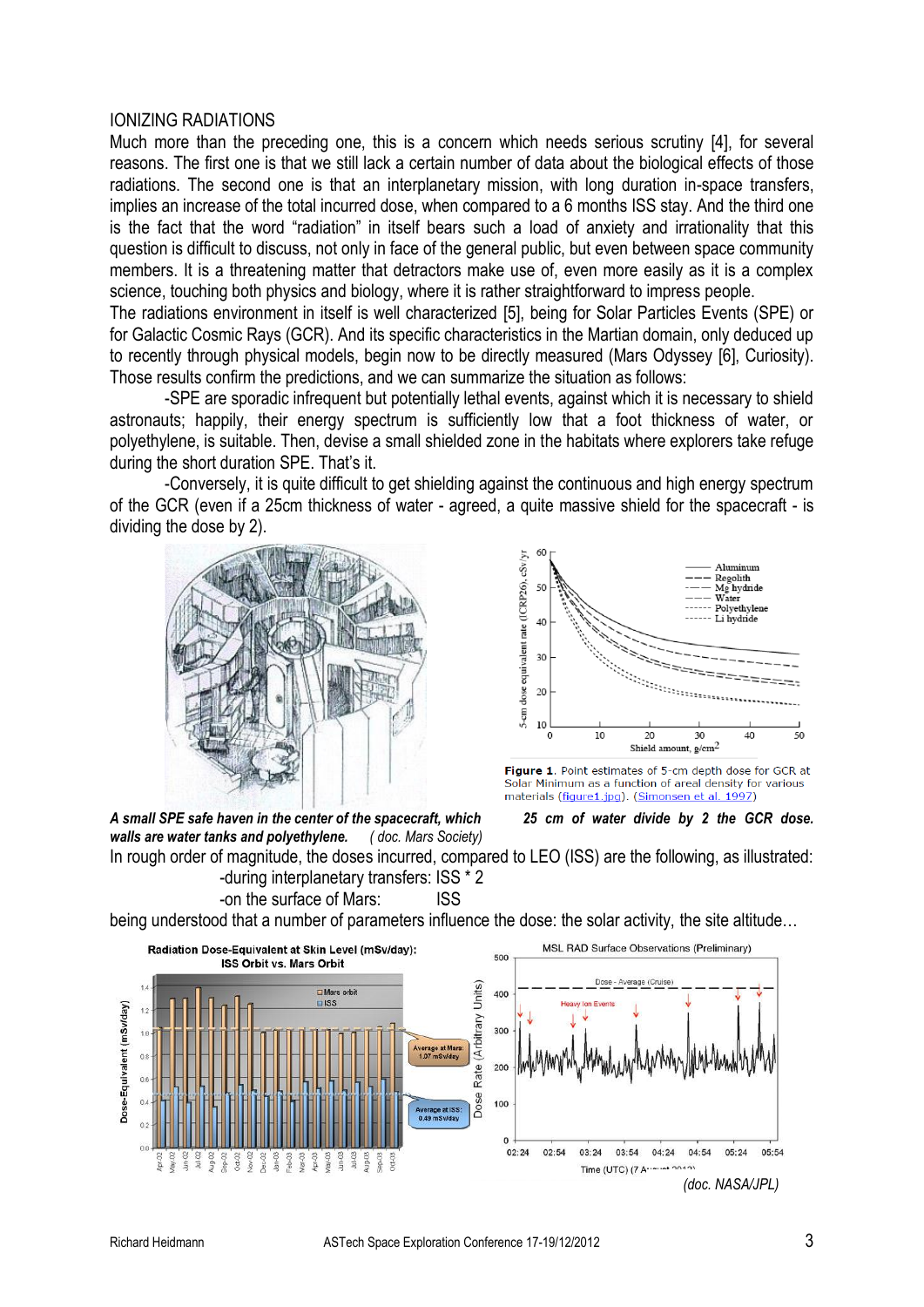-The monthly, yearly and career doses stay within the international regulations limits established for the ISS.

-The main induced risk (increased probability of a late cancer), being statistical and linearly proportional to the dose (no saturation), it is legitimate to consider the risk incurred by the population of astronauts in the course of the program; comparing the permanent 6 crew in the ISS with the 4 crew / 30 months recurrent Mars Direct scheme, we found, over the cyclic 26 months period of the Mars exploration program (ISS<sub>6m</sub> being the 6 months dose at the ISS):

| $-$ ISS: 6 crew $*$ 4.33 times 6 months $*$ ISS <sub>6m</sub> |     |      | $= 26$ ISS $_{6m}$                                                                                              |
|---------------------------------------------------------------|-----|------|-----------------------------------------------------------------------------------------------------------------|
|                                                               |     |      | -Mars: 4 crew *(4/6* $ISS_{6m}$ * 2 + $ISS_{6m}$ * 2 + $ISS_{6m}$ * 3 + $2/6$ * $ISS_{6m}$ * 2) = 28 $ISS_{6m}$ |
| 4 last months of<br>preceding mission                         | lea | stav | outbound planetary 2 first months of<br>current mission inbound leg                                             |

The total doses are similar; the Mars program is not intrinsically more risky from this point of view. Clearly, other factors (technical and even psychological) dominate the mission risks panel!

But if the physical data uncertainties are being reduced, biological ones still present serious gaps, the most critical being the domain of heavy ions (HZE, e.g. Fe) [7]. Having neglected to investigate this domain is no more understandable than it is for partial gravity. Fortunately, since a few years, NASA has undertaken a dedicated program, creating the NASA Space Radiation Laboratory. Work is also performed in Europe, and within a few years a much better assessment will be possible.

But for the time being, reputed analysts [8] have chosen a quite radical way to deal with the question: considering the uncertainties [9] as given once for all and the statistical nature of the risk, they took as predictive dose the mean evaluation plus 3 standards deviations! Naturally, with such a high figure, regulatory limits are exceeded, to the satisfaction of those prone to play with that fear factor. But, if their process is mathematically justified, it certainly does not permit to conclude to the impracticality of the project, contrary to their assertion; the correct stance would be to say that we presently lack some essential data to guarantee control of the problem, but that there is a good probability to come ultimately to a much less negative conclusion. Furthermore, if the GCR effects during transfers should prove definitely not acceptable, there always remains the possibility to shield the spacecraft, if at the expense of a mass penalty (with 13 T of water, the dose could be divided by 2 within a 4 m diameter sphere).

### PSYCHOLOGICAL ISSUES

This domain is generally considered more perplexing than purely technical ones or even, to stay within the realm of human factors, than those of man-machine interfaces or of procedures design.

In the first place, it is recognized that, whatever the sophistication of the selection and training processes, astronauts, as human beings, remain susceptible to develop behavioral or mental problems when submitted to the stressing conditions of spaceflight. Such problems have yet been observed in the long history of LEO spaceflight, as well as in the severe environment of Antarctic stations. Human beings behavior is not totally predictable, and worst cases should be taken into account.

In the case of deep space missions, and more specifically for a Mars expedition, the situation is even more worrying, due to the specific and harsh stressing factors that the crew has to face: long duration, remoteness, radical isolation, confinement (during transfers), promiscuity, limited social interactions, to speak of the most determining. In order to get a truly comprehensive appraisal, it should be nevertheless noted that the 30 months mission to Mars actually is not a 30 months in-space mission; in the middle of this lengthy duration, astronauts will enjoy an undoubtedly exhilarating 18 months exploration phase, visiting scenic landscapes and investigating geologic sites. This modifies the way the mission duration should be considered.

The induced problems include physiological and mental health issues, loss of situation awareness, false judgments and mishaps, group and interpersonal degraded relationship, problems with ground control...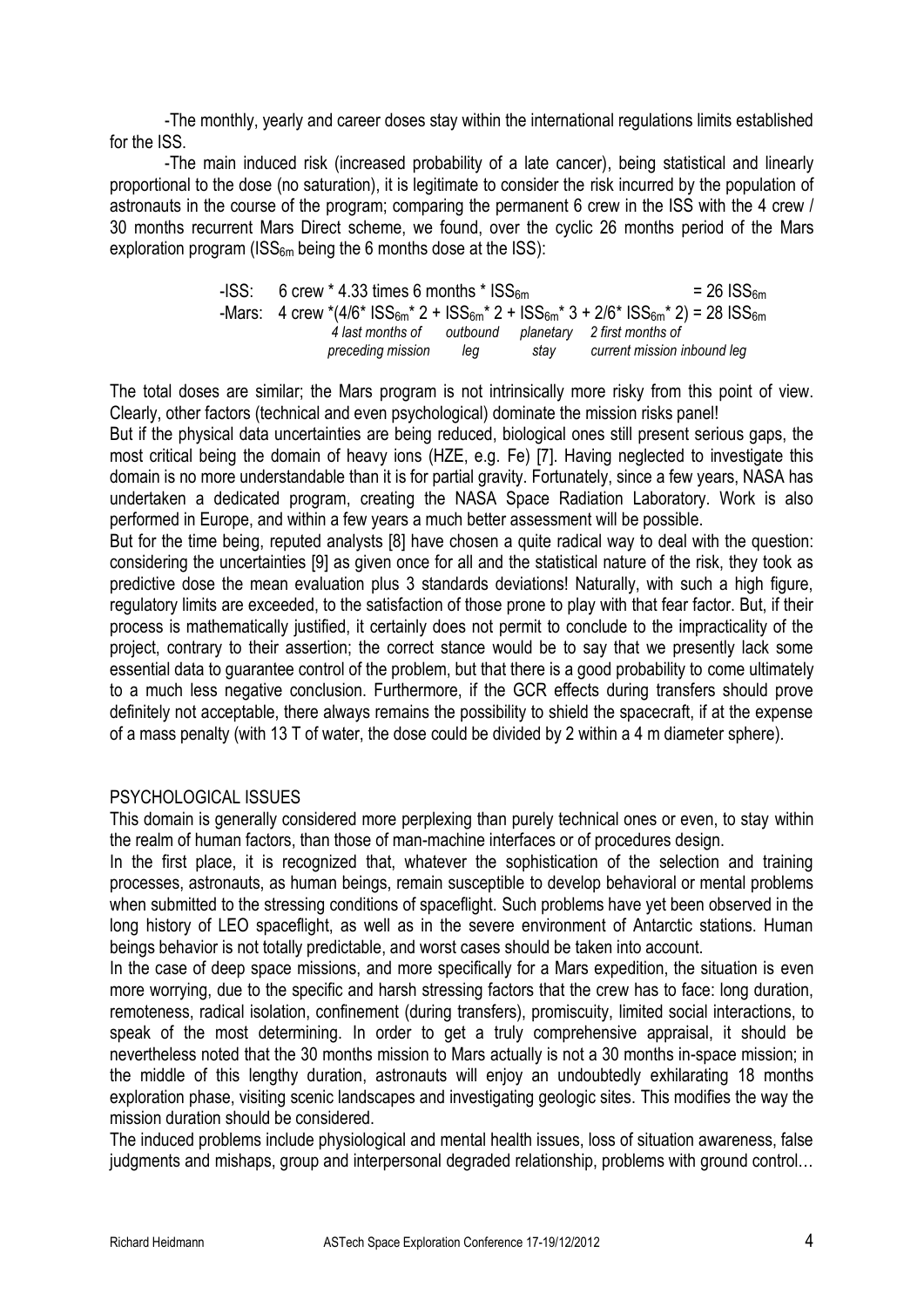All of those concerns induce, more or less, a risk for crew safety, but also for the mission operational success.

The seriousness of those potential problems, as well as the intrinsic difficulty to fully understand and control the determining factors, demand a special attention. An in-depth study program is required, including an innovative approach [10] where all the project actors are invited, till the design phase onset, to express their concerns and to build a programmatic consensus about what is required, what is acceptable and what is not. Fortunately, such an effort is much less costly when compared to hardware developments, but this is not a reason to consider it as a minor part of the global program. The following parts should be included:

-study of mission specific conditions;

-evaluation of foreseen psychological consequences;

-simulation campaigns in analog sites (on Earth) [11];

-selection process, applied not only to individuals, but also to crew teams as a whole;

-training process;

-habitat design and living environment (including nutrition), a determinant topic, but rather difficult to assess, especially in the case of international crews;

-decision-making procedures, including the balance between ground control authority and crew autonomy;

-human factors related risk analysis.

Provided these psychological issues are taken seriously, we can profit of a lot of (more or less) relevant knowledge, acquired in the course of past spaceflight programs (Apollo, MIR, ISS) but also with the Antarctic outposts and with dedicated efforts, such as the Mars500 simulation ran by Europe and Russia or the Mars Society analog stations in North Canada and in Utah (MDRS). Nuclear submarines experience also is of value.



*The Mars500 simulation crew relaxing inside the analog, The Mars Society Mars Desert Research Station analog, during its mission. (doc. ESA) where ESA-commissioned crews trained. (doc. Heidmann)*

# DESCENT ON MARS

NASA did learn to land automatically on Mars payloads of several hundreds of kg, up to 900 kg in the case of MSL. ESA, with its ExoMars program, seeks to gain the same skill. But landing modules (inhabited and not inhabited) the size required by a manned Mars mission presents a new challenge, due to the order of magnitude of the masses to take into consideration: tenths of tons instead of 1 ton. This fact has not been fully appreciated until recent years; for instance, the first issues of the NASA Design Reference Mission (DRM) clearly overlooked the problem. The fact is that, as mass - and size scale-up, the ballistic coefficient increases, and consequently the atmospheric deceleration decreases, so that at the altitude where parachutes should deploy, the Mach number is still too high to do so. Remembering that the MSL aeroshield diameter was 4.6 m for a total mass of about 2.4 tons, the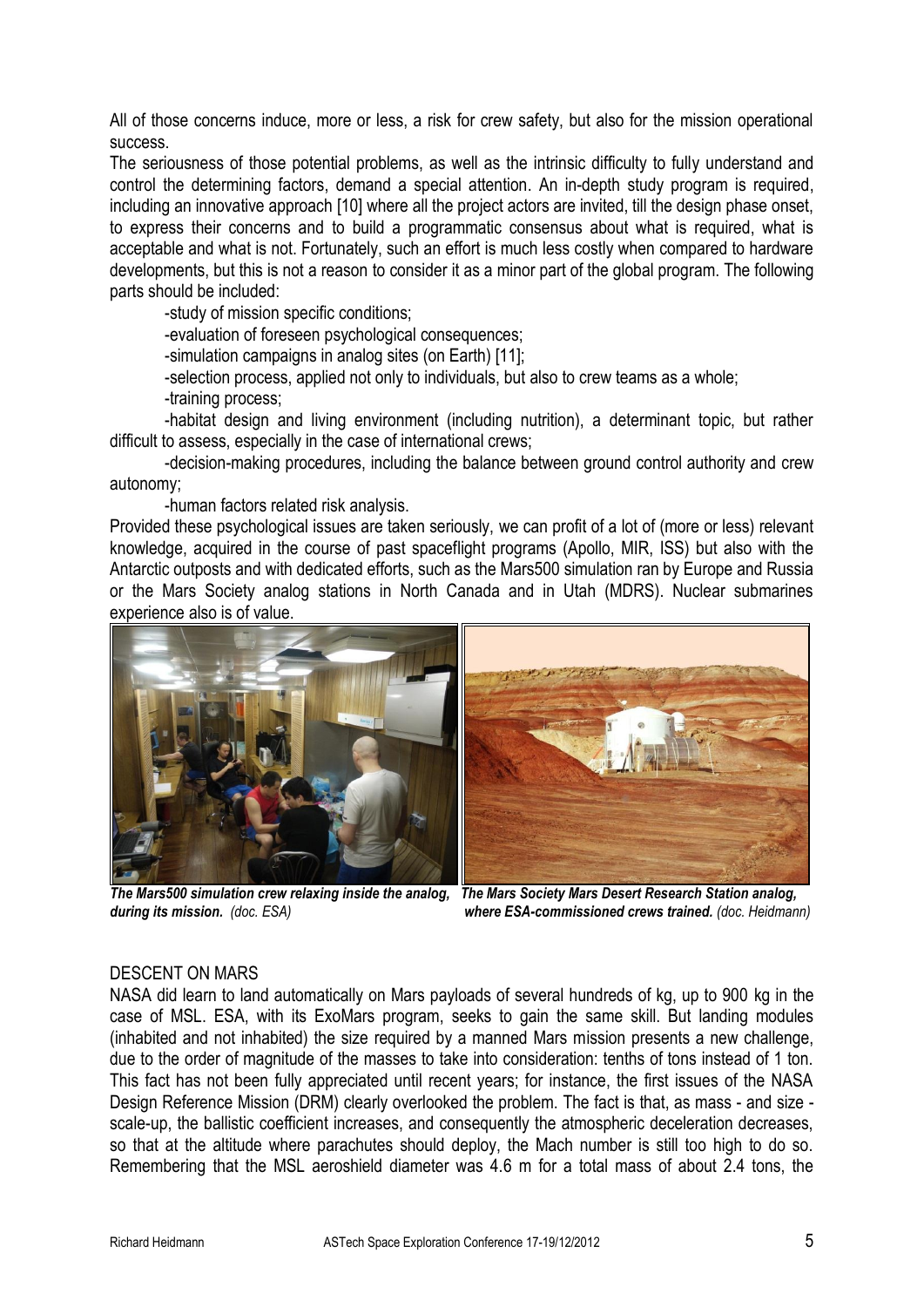practical 10 m limit diameter imposed by future Heavy Lift Vehicles leads to a maximum descent mass of about 10 tons only. Clearly, improved or new technologies are needed.

On this basis, engineers who revealed the problem considered that current technologies (shield, parachutes) were yet at their limits and that new solutions should be applied. Some experts recommended envisioning a very long maturation program (a full generation!) and dictated to include large margins in the vehicles dimensioning [12,13]. As such, in the NASA last reference design (DRA5, 2009), the vehicle thermal protection system mass is taken at 40 tons (without precise justification) and a 15% margin is allocated to the final propulsion propellant load. Those superfluous masses, being positioned very near the top of the masses breakdown, have a considerable influence on the IMLEO and explain the gigantism of this genuine "project killer" (has the lesson from the infamous "90 days study" been forgotten, or was this design study's purpose to postpone space exploration?). Again, as for the margins taken for radiations, proceeding so crudely does not allow drawing a conclusion.

Actually, a lot of avenues for a solution exist. First of all, there is no tangible reason to consider that we have reached the limits of current technologies; still larger and higher-Mach parachutes are conceivable, as well as a cluster of them (as proposed by M.G. Benton) [14]; deployable or inflatable (ballutes) decelerators have been studied; even inflatable large diameter heat shields have been proposed (Babakin Space Center) [15].

Sure, such extrapolations or innovations will need a significant development effort; but the ideas and the means to concretize them are there, and developing such devices is not outside the capabilities of space industry. Anyway, it is not a task for a full generation, and this development duration will easily fit into the overall agenda.

It is also worthwhile to note, should the descent vehicle mass prove definitely unmanageable, that it is conceivable to split the payload between two smaller vehicles, an efficient concept [16], which also presents some drawbacks but which merits to be analyzed. Lastly, some program basic assumptions, such as the crew size, have also a strong influence on the masses (as on the costs) and could be adiusted if necessary.

Yes, descending efficiently (with a high payload ratio) and safely on Mars (on the Moon as well, for different reasons) is a challenge. But it is in no way a showstopper as many ways to face it exist and can be developed in the frame of the program.

# SAFETY [17]

For the decision-makers, the crew safety evaluation is a very touchy attribute of any human spaceflight program. It is also very difficult to assess at periods when critical decisions are to be taken (during design, development and initial operations), the domain of human factors being probably the most perplexing. Lastly, safety cannot be measured, and the decision to launch the first operational crew will have to be taken only on the basis of an evaluation, with a certain confidence level. All of this explains why it is not straightforward to speak of and to specify a safety value.

Skeptics' arguments about safety are based on the more stressing characteristics of the mission. The most emphasized of them is the mission duration. Sure, we have demonstrated our capacity to design, produce, assemble and operate equipments at the required reliability level (particularly with the ISS). But maintenance of the spaceships should rely only on the on-board resources and on the crew ingenuity (with consequences on design philosophy), and a rescue mission can be launched only during the next launch window.

In the field of human factors, it is the combination of this duration with the remoteness and the radical isolation that represents the most stressing condition. It is difficult to characterize the magnitude of this category of risks. We can nevertheless rely on our spaceflight experience. Also, a lot is being yet done in simulations.

Another concern is complexity. Compared to ISS ones, Mars (and Moon) missions comprise a much greater number of spacecraft modules and propulsive stages, as well as numerous successive phases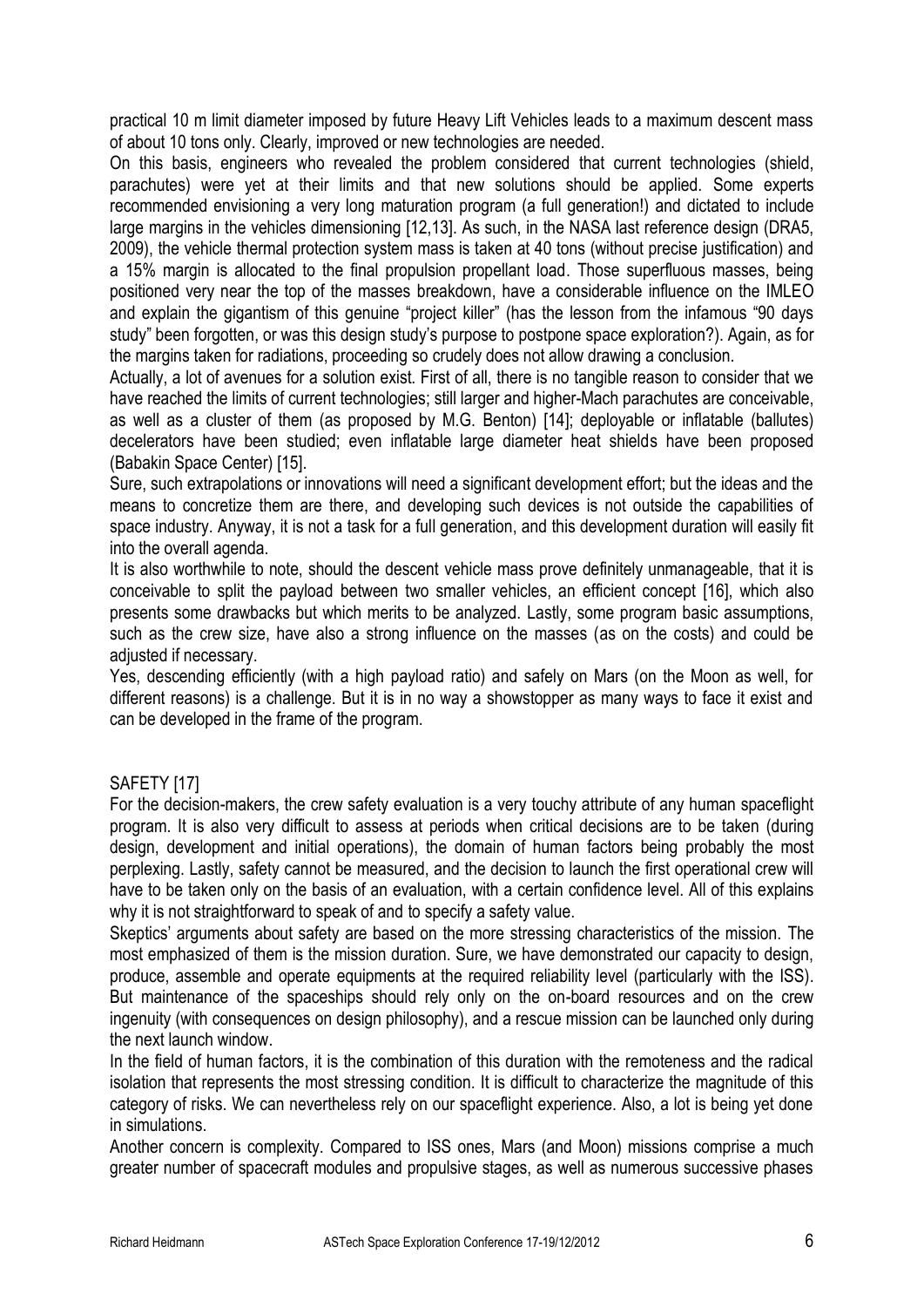of operation and critical operations. Apart from the mission duration, that in principle can only increase the probability of occurrence of failures or human errors detrimental for safety (nevertheless, the induced mission flexibility also offers a rich spectrum of safety improvement opportunities). The mission architecture options taken in many projects are from this respect quite surprising, as the value to keep it as simple as possible appears largely underestimated. Keep it simple! Go direct.

A lot of alarmist statements have also been made about planetary environment [18], namely dust - lunar or Martian - and possible Martian life form (the topics of weightlessness and ionizing radiations have been yet covered). Martian dust has proved not harmful for equipments, but inhalation of suspended dust in a contaminated habitat could lead to respiratory tract problems or even (not established) toxicity concerns. Anyway, accumulating dust inside the Hab is not acceptable and an efficient means for dust removal should be developed. Keeping back-entry spacesuits outside of the Hab is also very efficient. About the risk of exogenous life contamination, this is actually a concern for humanity safety in the first place. We thus consider that it cannot be a mission safety issue, as the program will not be launched without having answered this fundamental question.

The safety picture can be largely improved by taking advantage of several positive factors.

The most widespread engineering means to dramatically increase safety is to resort to redundancy. This is even more inescapable in the interplanetary cases, due to the difficulty to send spares and to the great number of different equipments involved. The interesting question is: to what extent should it be applied: only to equipments, to whole modules, or even to the overall set of hardware of the expedition? More globally, safety can be built through smart mission design. Mainly, the choice of a "split" architecture, where the expedition set of hardware is deployed on the occasion of two successive launch windows, procures an almost total redundancy to the expedition without increasing the recurring cost. Also robustness should be built at the highest design level so that as much as possible catastrophic follow-ons of failures could be avoided by back-up phases. From this point of view, the choice to be able to abort to Mars is smart, as the crew will profit from the predeployed infrastructures and, if necessary, from the next mission arriving assets. Last by not least, seek for simplicity! Increasing, even for apparently good reasons, the number of modules and of critical operations (e.g. in-space reconfigurations) is not in favor of safety.

Apart from those desirable mission architecture choices, safety should also be built through the best use of human presence. It is often proclaimed that the mission is unfeasible for the very reason that humans are aboard. But the potential that this presence offers for improving safety is not so often underscored.

Humans on the spot allow performing directly diagnosis operations, dismounting, repairing or exchanging equipments and their components, physically reconfiguring the systems, etc. More specifically, the crew presence increases considerably the probability to fix unforeseen degraded situations, potentially with unforeseen means. The corollary is to design equipments for easy maintenance and reparability, a technical challenge in itself.

We hear general statements such as "mission is too risky" (but how much is too risky?) or "safety is not an option" (but how far it should anyway be compromised with other attributes?). In fact, provided a goal acceptable by astronauts, the challenge is to convince the political deciders about their own risk.

NASA engineers, in the ESAS study of the lunar mission [19], cited a probability of Loss Of Crew of 2%. On the basis of Monte-Carlo evaluations, with reasonable reliability and reparability data, we found that a value of 4% to 5% (Apollo?) looks attainable for the Mars mission. It should be acceptable in regard of the corresponding achievement for humanity.

# COSTS

Costs figures are strategic programmatic attributes, which play a central role in the decision processes, both for approbation and for continued support of the program. At the higher decisional level, the projected total development cost and the corresponding budgetary plans for each of the partners may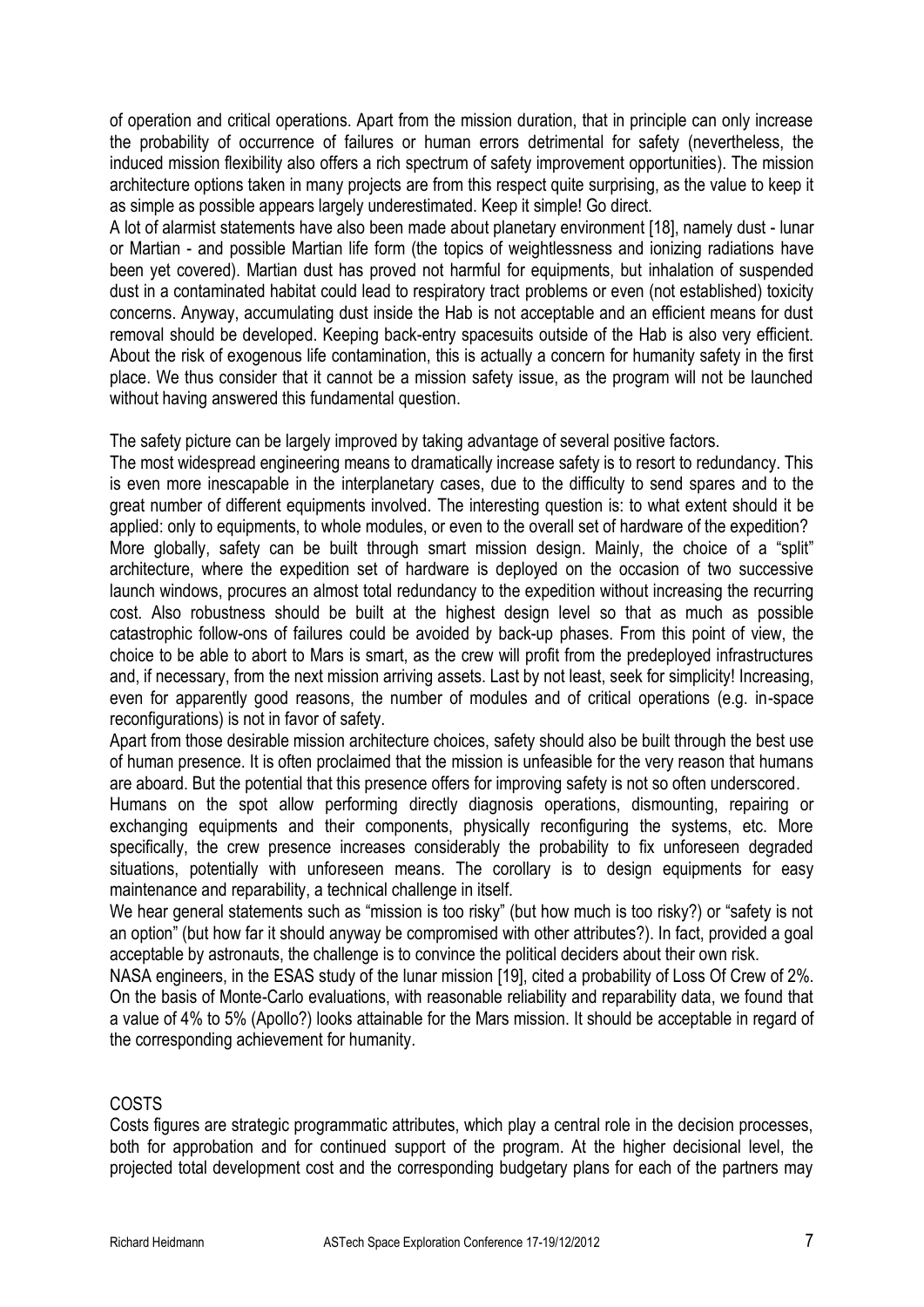largely overshadow other attributes, except safety. The recurring operational cost is less sensitive because the missions' frequency will be rather low (every 26 months for Mars, probably no more than every 6 months for the Moon); for those programs, seeking performance and IMLEO reduction at a too big expense of development cost (and development risk) is not so wise.

Giving a reliable quotation for such a complex and long-duration project is not easy task. Reasonably, any figures given outside of a detailed design and of (competitive) industrial requests for quotes should be considered with much reserve; the cost may be actually under evaluated or, as often observed, established without due consideration to it, or on the basis of a more or less unconstrained design (NASA's infamous "90 days study" being probably the most illustrative example).

But most often this is not really the case, and even within the space experts' community, figures span a large spectrum, with several harmful consequences: proclaimed costs cannot be trusted; there is a tendency to add significant margins to them (without more justifications); lastly, the most inflated ones are thankfully used by opponents, who know that this is easy to present, both to the deciders and to the public. A more cautious attitude could be expected.

Development cost, being an essential programmatic attribute for the fate of the project, should be taken more thoroughly by project designers.

First of all, they should keep in mind realistic evaluations of the affordable budgets, and introduce them as entry constraints; after all, it is of no use to issue a technically and operationally smart project if it is deemed to be refuted even before start.

Secondly, they must trim the project's characteristics, mainly its operational performances and the choice of technologies in regard of their TRL, not hesitating in reassessing some most influential factors, usually considered as intangible. Among them: the size of the crew, the planetary mobility (rovers), the scientific equipments complement, the choice of the launcher, the development pace (annual budgets are more decisive than total cost), the inclusion or not of intermediate steps (e.g. purely Moon or Mars orbital flights).

Thirdly, they must be convincing in showing that they have reasonably taken into account developmental hazards, as a function of their probability (TRL) but also of the gravity of their consequences for the program. Exhibiting due provisions in the quotation is the best way to avoid arbitrarily added margins.

Finally, they must take any step to verify that what will be presented indeed demonstrate that they were eager to optimize the project with respect to the different partners' constraints and wishes.

Surpassing the cost challenge requires that many efforts.

# **CONCLUSION**

We surveyed the most prominent aspects which, according to critics, should not be overcome in the frame of an acceptable and affordable project development. Arguments can always be discussed, but at least have we shown that, for each of these challenges, there exists ways to overcome the difficulties, or good reasons to reassess them in a more balanced and positive manner.

Provided political deciders are presented a convincing file, where their own concerns and risks are properly addressed, skills are at hand for success of an affordable program. Those major challenges cannot reasonably be raised as showstoppers, whatever their importance. They appear anyway mostly overplayed and, furthermore, insignificant from a long-term perspective.

This survey points to some possible assessment biases, either linked to risk preconceptions, to incomplete analysis, to constraining space policy orientations, to ethical behavior (e.g. forceful cautiousness) or even to philosophical considerations (e.g. "no future"). This becomes bothersome when the reasoning is deliberately distorted (for instance by taking exaggerated dimensioning margins).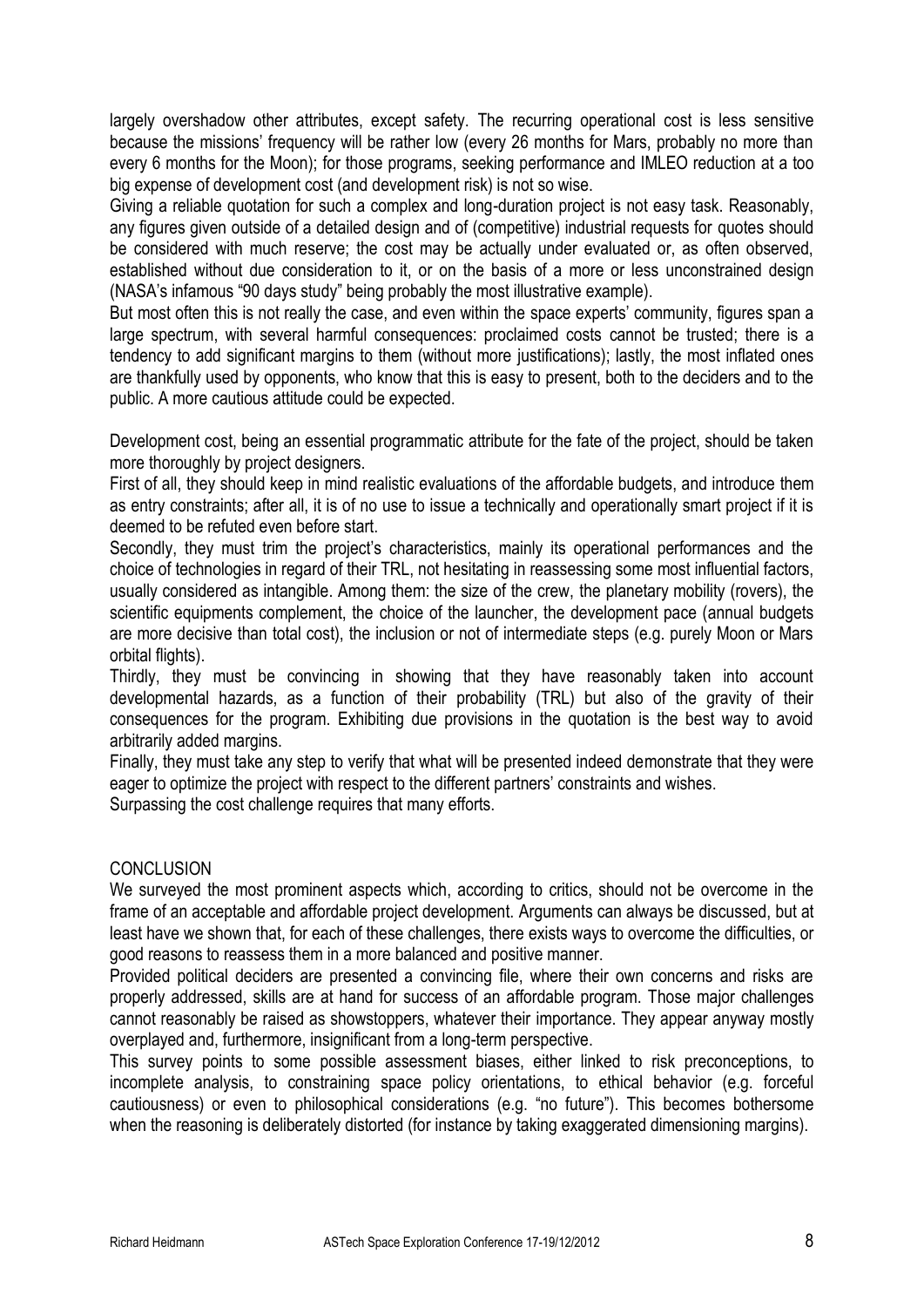Balking the challenges is refusing to try escaping our planetary confinement, with those issues of resources shortage, energy use limitations, global warming. Not that space exploration and space activities development are guaranteed to preserve a future to humanity, but we have fair hints to believe so.

Our despair facing the saddest world events and our limits as living beings should not lead us to surrender, as this would be to renounce our human condition's dignity. Our species has the unique capacity to escape his trap and spread life. Should we miss this chance?

Are we less gutsy than this cousin of ours, who managed to gnaw through his arm to escape a trap?



André Malraux gave a magnificent rendition of that (in *Les voix du silence*, quoted by J. Arnould):

*« Il est beau que l'animal, qui sait qu'il doit mourir, arrache à l'ironie des nébuleuses le chant des constellations, et qu'il le lance au hasard des siècles, auxquels il imposera des paroles inconnues. Dans le soir où dessine encore Rembrandt, toutes les Ombres illustres, et celle des dessinateurs des cavernes, suivent du regard la main hésitante qui prépare leur nouvelle survie ou leur nouveau sommeil… Et cette main, dont les millénaires accompagnent le tremblement dans le crépuscule, tremble d'une des formes concrètes, et les plus hautes, de la force et de l'honneur d'être homme. »*

# **REFERENCES**

(1) The need for Mars-g in LEO: manned antecedent for reduced & simulated gravity / Bas Lansdorp, Michiel Kruijff, Erik Jan v.d. Heide / IAC-03-IAA.10.1.05

(2) Chronology of the International Space Station and the Centrifuge: actions taken by Japanese Society for Biological Sciences in Space / [Yamashita M](http://europepmc.org/search/?page=1&query=AUTH:%22Yamashita+M%22) / Inst. Space AstronSci. / [2002, 16(3):123]

(3) Proposed idea concerning the utilization of the International Space Station in preparation of future human exploration / Mars Society European chapters / 11/16/2010

(4) Space Radiation Hazards and the Vision for Space Exploration: A Workshop, National Research Council / 2006

(5) Surface Environments for Exploration / M. S.Clowdsley et al / STAIF 2003

(6) MARIE Measurements and Model Predictions of Solar Modulation of Galactic Cosmic Rays at Mars / P. Saganti et al / 28th International Cosmic Ray Conference

(7) Heavy ion carcinogenesis and human space exploration / Marco Durante and Francis A. Cucinotta / Nature Reviews / volume 8 / june 2008